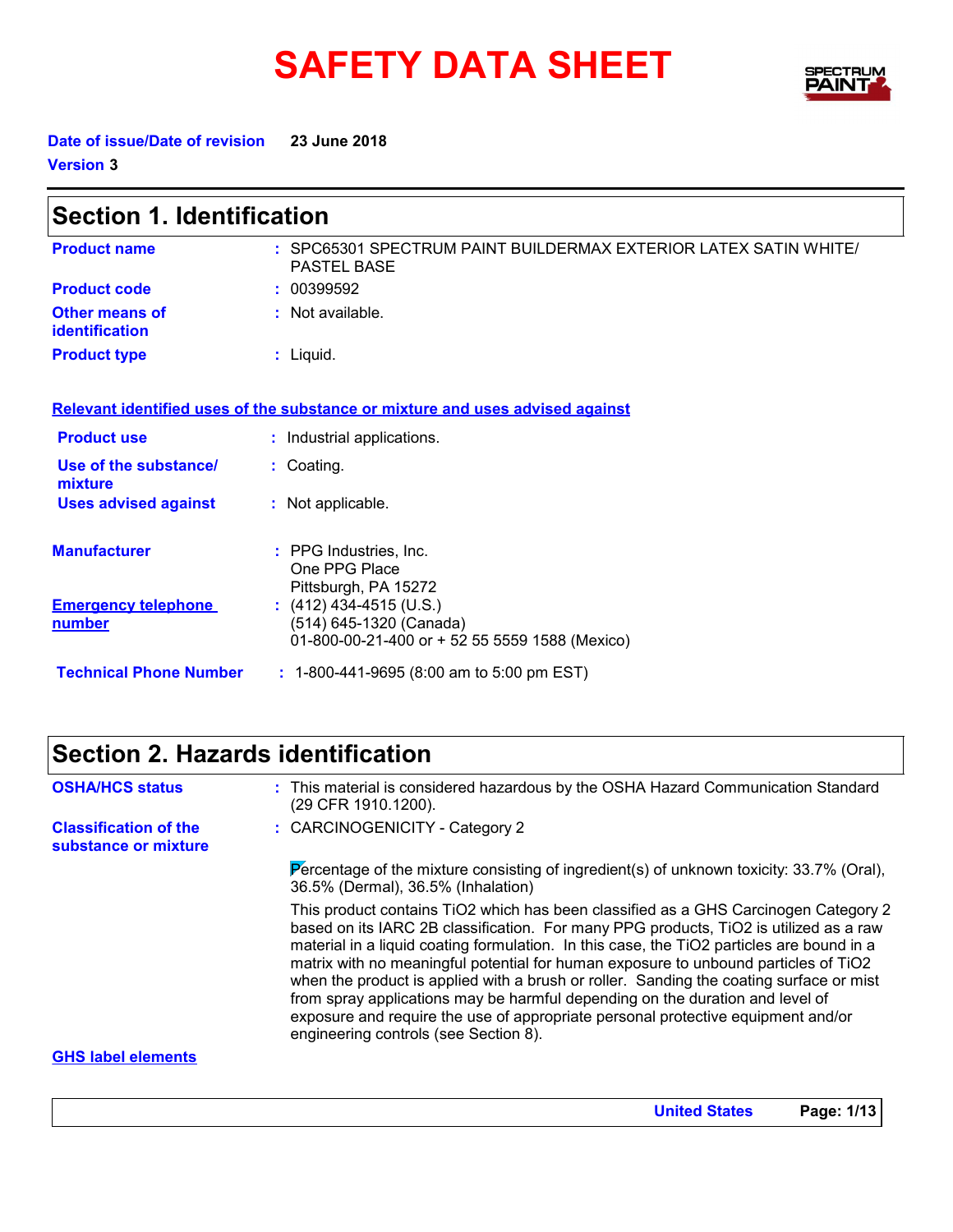**PASTEL BASE**

### **Section 2. Hazards identification**

#### **Hazard pictograms :**



| <b>Signal word</b>                         | $:$ Warning                                                                                                                                                                                            |  |
|--------------------------------------------|--------------------------------------------------------------------------------------------------------------------------------------------------------------------------------------------------------|--|
| <b>Hazard statements</b>                   | : Suspected of causing cancer.                                                                                                                                                                         |  |
| <b>Precautionary statements</b>            |                                                                                                                                                                                                        |  |
| <b>Prevention</b>                          | Obtain special instructions before use. Do not handle until all safety precautions have<br>been read and understood. Wear protective gloves. Wear eye or face protection.<br>Wear protective clothing. |  |
| <b>Response</b>                            | : IF exposed or concerned: Get medical attention.                                                                                                                                                      |  |
| <b>Storage</b>                             | : Store locked up.                                                                                                                                                                                     |  |
| <b>Disposal</b>                            | Dispose of contents and container in accordance with all local, regional, national and<br>international regulations.                                                                                   |  |
| <b>Supplemental label</b><br>elements      | : Contains isothiazolinones. May cause allergic reaction. Emits toxic fumes when heated.                                                                                                               |  |
| <b>Hazards not otherwise</b><br>classified | $:$ None known.                                                                                                                                                                                        |  |
|                                            |                                                                                                                                                                                                        |  |

## **Section 3. Composition/information on ingredients**

| <b>Substance/mixture</b> | Mixture                                                                                |
|--------------------------|----------------------------------------------------------------------------------------|
| <b>Product name</b>      | : SPC65301 SPECTRUM PAINT BUILDERMAX EXTERIOR LATEX SATIN WHITE/<br><b>PASTEL BASE</b> |

| Ingredient name                  | $\frac{9}{6}$ | <b>CAS number</b> |
|----------------------------------|---------------|-------------------|
| <b>It</b> anium dioxide          | I≥10 - ≤20    | 13463-67-7        |
| 3-iodo-2-propynyl butylcarbamate | < 1.0         | 55406-53-6        |
| 1,2-benzisothiazol-3(2H)-one     | < 0.10        | 2634-33-5         |

SUB codes represent substances without registered CAS Numbers.

Any concentration shown as a range is to protect confidentiality or is due to batch variation.

**There are no additional ingredients present which, within the current knowledge of the supplier and in the concentrations applicable, are classified as hazardous to health or the environment and hence require reporting in this section.**

**Occupational exposure limits, if available, are listed in Section 8.**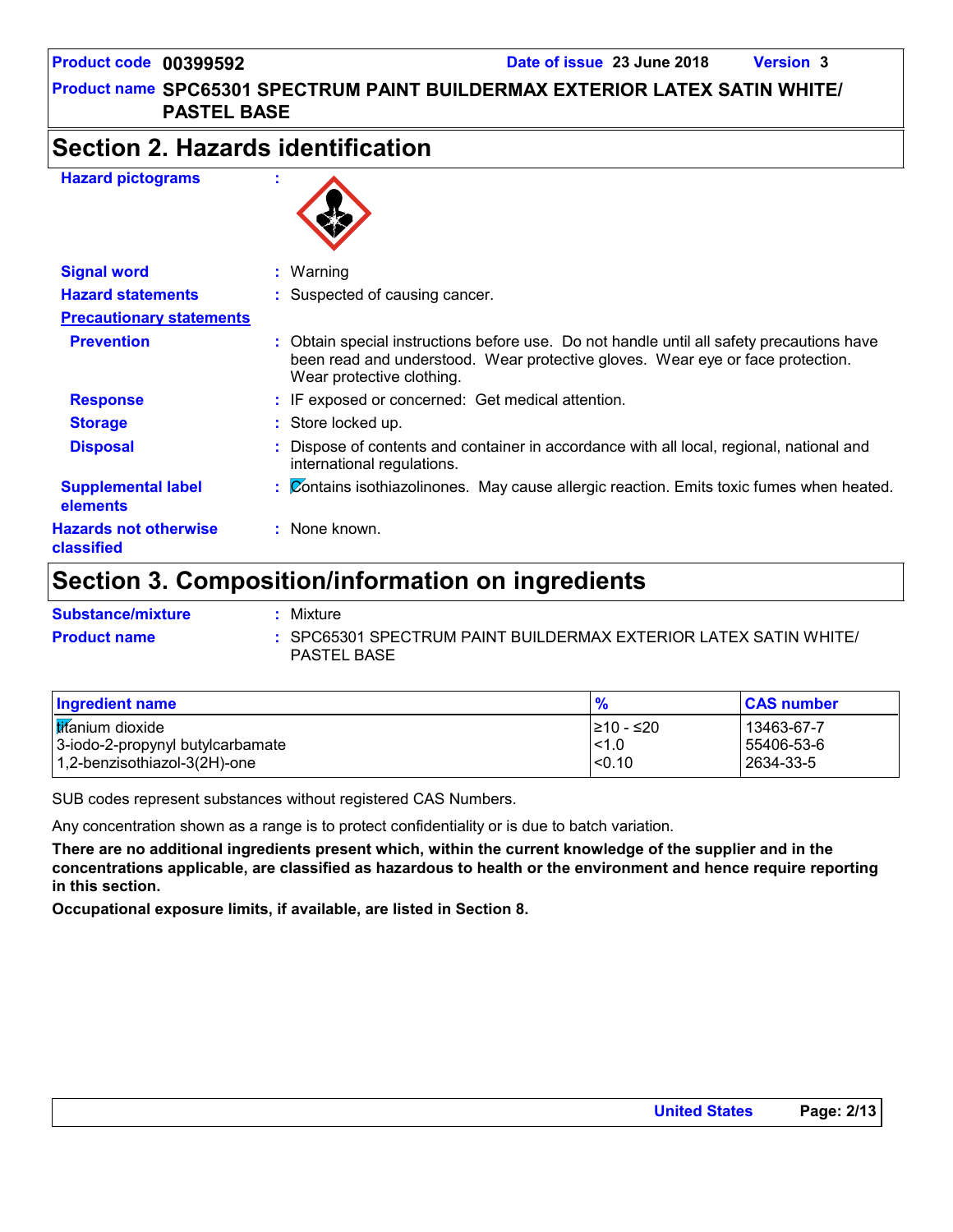### **Section 4. First aid measures**

If ingestion, irritation, any type of overexposure or symptoms of overexposure occur during or persists after use of this product, contact a POISON CONTROL CENTER, EMERGENCY ROOM OR PHYSICIAN immediately; have Safety Data Sheet information available. Never give anything by mouth to an unconscious or convulsing person.

#### **Description of necessary first aid measures**

| <b>Eye contact</b>  | : Remove contact lenses, irrigate copiously with clean, fresh water, holding the eyelids<br>apart for at least 10 minutes and seek immediate medical advice.                                           |
|---------------------|--------------------------------------------------------------------------------------------------------------------------------------------------------------------------------------------------------|
| <b>Inhalation</b>   | : Remove to fresh air. Keep person warm and at rest. If not breathing, if breathing is<br>irregular or if respiratory arrest occurs, provide artificial respiration or oxygen by trained<br>personnel. |
| <b>Skin contact</b> | : Remove contaminated clothing and shoes. Wash skin thoroughly with soap and water<br>or use recognized skin cleanser. Do NOT use solvents or thinners.                                                |
| <b>Ingestion</b>    | : If swallowed, seek medical advice immediately and show this container or label. Keep<br>person warm and at rest. Do NOT induce vomiting.                                                             |

#### **Most important symptoms/effects, acute and delayed**

| <b>Potential acute health effects</b> |                                                     |
|---------------------------------------|-----------------------------------------------------|
| <b>Eye contact</b>                    | : No known significant effects or critical hazards. |
| <b>Inhalation</b>                     | : No known significant effects or critical hazards. |
| <b>Skin contact</b>                   | : No known significant effects or critical hazards. |
| <b>Ingestion</b>                      | : No known significant effects or critical hazards. |
| <b>Over-exposure signs/symptoms</b>   |                                                     |
| <b>Eye contact</b>                    | : No specific data.                                 |
| <b>Inhalation</b>                     | : No specific data.                                 |
| <b>Skin contact</b>                   | : No specific data.                                 |
| <b>Ingestion</b>                      | No specific data.                                   |

|                                   | Indication of immediate medical attention and special treatment needed, if necessary                                                                                        |
|-----------------------------------|-----------------------------------------------------------------------------------------------------------------------------------------------------------------------------|
| <b>Notes to physician</b>         | : Treat symptomatically. Contact poison treatment specialist immediately if large<br>quantities have been ingested or inhaled.                                              |
| <b>Specific treatments</b>        | : No specific treatment.                                                                                                                                                    |
| <b>Protection of first-aiders</b> | No action shall be taken involving any personal risk or without suitable training. It may<br>be dangerous to the person providing aid to give mouth-to-mouth resuscitation. |

#### **See toxicological information (Section 11)**

### **Section 5. Fire-fighting measures**

| <b>Extinguishing media</b>             |                                                                 |
|----------------------------------------|-----------------------------------------------------------------|
| <b>Suitable extinguishing</b><br>media | : Use an extinguishing agent suitable for the surrounding fire. |
| Unsuitable extinguishing<br>media      | : None known.                                                   |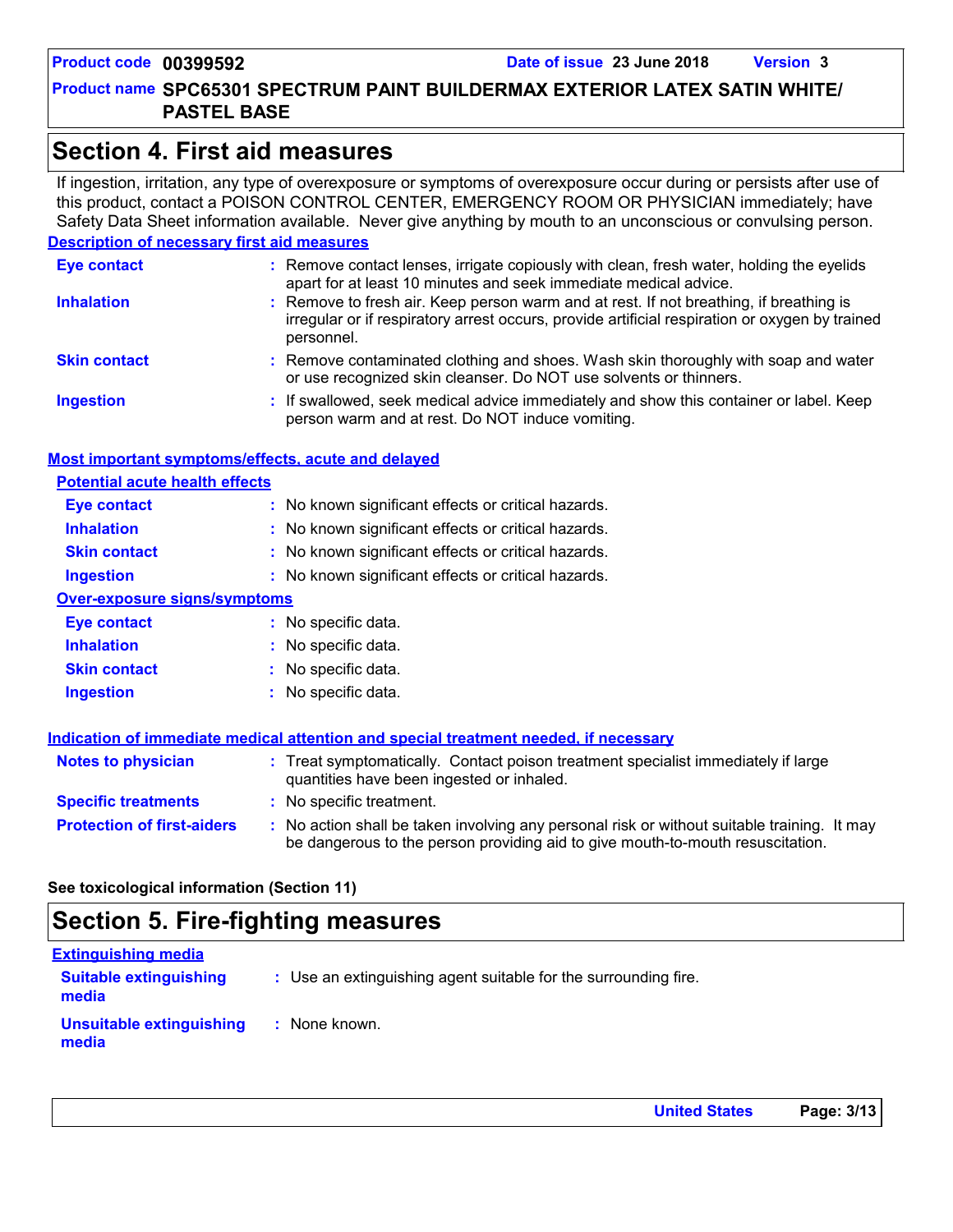### **Section 5. Fire-fighting measures**

| <b>Specific hazards arising</b><br>from the chemical     | : In a fire or if heated, a pressure increase will occur and the container may burst. This<br>material is harmful to aquatic life. Fire water contaminated with this material must be<br>contained and prevented from being discharged to any waterway, sewer or drain. |
|----------------------------------------------------------|-------------------------------------------------------------------------------------------------------------------------------------------------------------------------------------------------------------------------------------------------------------------------|
| <b>Hazardous thermal</b><br>decomposition products       | Decomposition products may include the following materials:<br>carbon oxides<br>metal oxide/oxides                                                                                                                                                                      |
| <b>Special protective actions</b><br>for fire-fighters   | : Promptly isolate the scene by removing all persons from the vicinity of the incident if<br>there is a fire. No action shall be taken involving any personal risk or without suitable<br>training.                                                                     |
| <b>Special protective</b><br>equipment for fire-fighters | : Fire-fighters should wear appropriate protective equipment and self-contained breathing<br>apparatus (SCBA) with a full face-piece operated in positive pressure mode.                                                                                                |

### **Section 6. Accidental release measures**

|                                                       | <b>Personal precautions, protective equipment and emergency procedures</b>                                                                                                                                                                                                                                                                                                                                       |
|-------------------------------------------------------|------------------------------------------------------------------------------------------------------------------------------------------------------------------------------------------------------------------------------------------------------------------------------------------------------------------------------------------------------------------------------------------------------------------|
| For non-emergency<br>personnel                        | : No action shall be taken involving any personal risk or without suitable training.<br>Evacuate surrounding areas. Keep unnecessary and unprotected personnel from<br>entering. Do not touch or walk through spilled material. Avoid breathing vapor or mist.<br>Provide adequate ventilation. Wear appropriate respirator when ventilation is<br>inadequate. Put on appropriate personal protective equipment. |
| For emergency responders                              | : If specialized clothing is required to deal with the spillage, take note of any information in<br>Section 8 on suitable and unsuitable materials. See also the information in "For non-<br>emergency personnel".                                                                                                                                                                                               |
| <b>Environmental precautions</b>                      | : Avoid dispersal of spilled material and runoff and contact with soil, waterways, drains<br>and sewers. Inform the relevant authorities if the product has caused environmental<br>pollution (sewers, waterways, soil or air).                                                                                                                                                                                  |
| Methods and materials for containment and cleaning up |                                                                                                                                                                                                                                                                                                                                                                                                                  |

#### Stop leak if without risk. Move containers from spill area. Dilute with water and mop up if water-soluble. Alternatively, or if water-insoluble, absorb with an inert dry material and **Small spill :**

Stop leak if without risk. Move containers from spill area. Approach release from upwind. Prevent entry into sewers, water courses, basements or confined areas. Wash spillages into an effluent treatment plant or proceed as follows. Contain and collect spillage with non-combustible, absorbent material e.g. sand, earth, vermiculite or diatomaceous earth and place in container for disposal according to local regulations (see Section 13). Dispose of via a licensed waste disposal contractor. Contaminated absorbent material may pose the same hazard as the spilled product. Note: see Section 1 for emergency contact information and Section 13 for waste disposal. **Large spill :** place in an appropriate waste disposal container. Dispose of via a licensed waste disposal contractor.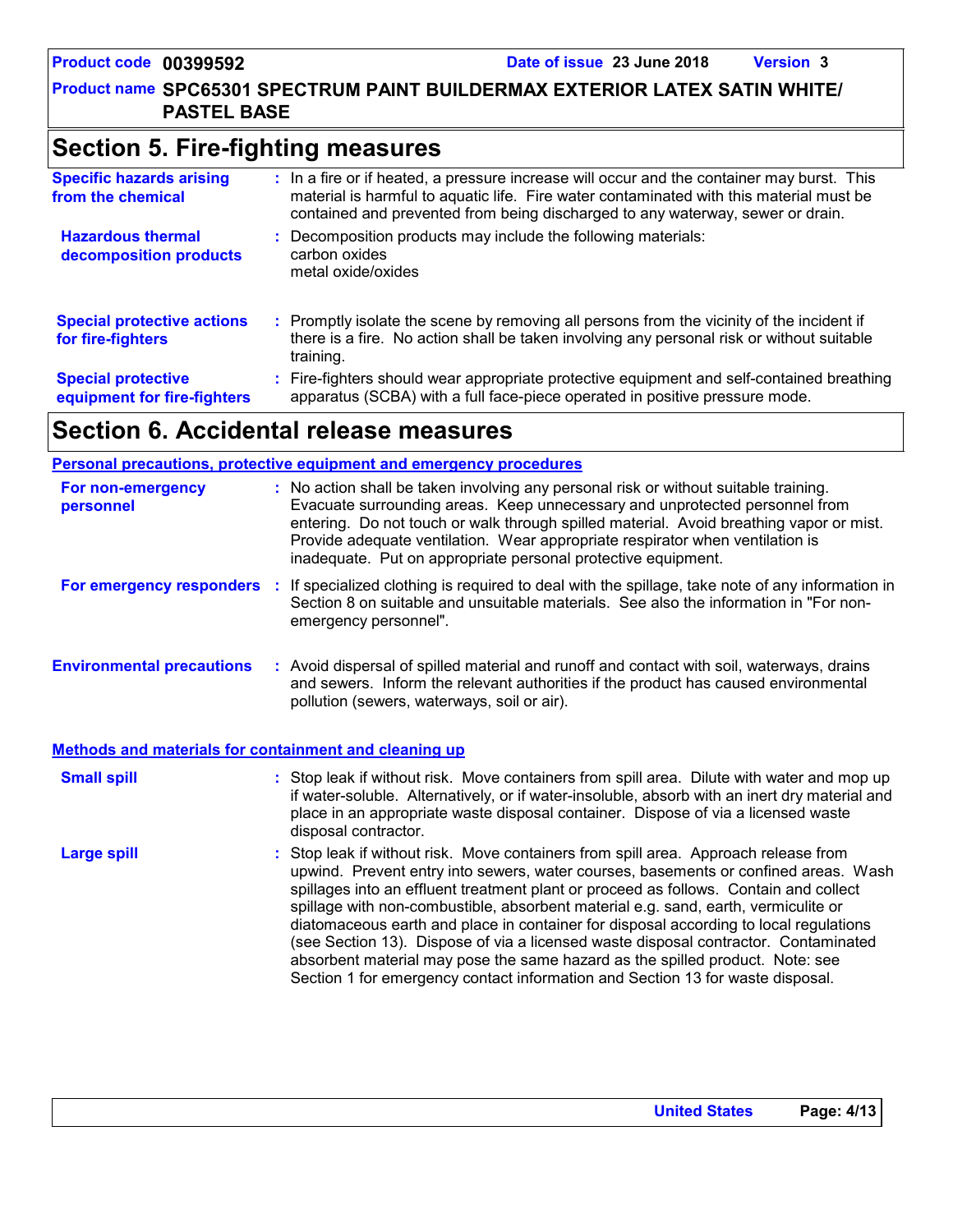**Product name SPC65301 SPECTRUM PAINT BUILDERMAX EXTERIOR LATEX SATIN WHITE/ PASTEL BASE**

### **Section 7. Handling and storage**

#### **Precautions for safe handling**

| <b>Protective measures</b>                                                       | : Put on appropriate personal protective equipment (see Section 8). Avoid exposure -<br>obtain special instructions before use. Do not handle until all safety precautions have<br>been read and understood. Do not get in eyes or on skin or clothing. Do not ingest.<br>Avoid breathing vapor or mist. If during normal use the material presents a respiratory<br>hazard, use only with adequate ventilation or wear appropriate respirator. Keep in the<br>original container or an approved alternative made from a compatible material, kept<br>tightly closed when not in use. Empty containers retain product residue and can be<br>hazardous. Do not reuse container. |
|----------------------------------------------------------------------------------|--------------------------------------------------------------------------------------------------------------------------------------------------------------------------------------------------------------------------------------------------------------------------------------------------------------------------------------------------------------------------------------------------------------------------------------------------------------------------------------------------------------------------------------------------------------------------------------------------------------------------------------------------------------------------------|
| <b>Special precautions</b>                                                       | : If this material is part of a multiple component system, read the Safety Data Sheet(s) for<br>the other component or components before blending as the resulting mixture may have<br>the hazards of all of its parts.                                                                                                                                                                                                                                                                                                                                                                                                                                                        |
| <b>Advice on general</b><br>occupational hygiene                                 | : Eating, drinking and smoking should be prohibited in areas where this material is<br>handled, stored and processed. Workers should wash hands and face before eating,<br>drinking and smoking. Remove contaminated clothing and protective equipment before<br>entering eating areas. See also Section 8 for additional information on hygiene<br>measures.                                                                                                                                                                                                                                                                                                                  |
| <b>Conditions for safe storage,</b><br>including any<br><b>incompatibilities</b> | Do not store below the following temperature: $5^{\circ}$ C (41 <sup>°</sup> F). Store in accordance with<br>local regulations. Store in original container protected from direct sunlight in a dry, cool<br>and well-ventilated area, away from incompatible materials (see Section 10) and food<br>and drink. Keep container tightly closed and sealed until ready for use. Containers that<br>have been opened must be carefully resealed and kept upright to prevent leakage. Do<br>not store in unlabeled containers. Use appropriate containment to avoid environmental<br>contamination.                                                                                |

## **Section 8. Exposure controls/personal protection**

#### **Control parameters**

| <b>Ingredient name</b>                                                    | <b>Exposure limits</b>                                                                                                                                               |  |  |  |
|---------------------------------------------------------------------------|----------------------------------------------------------------------------------------------------------------------------------------------------------------------|--|--|--|
| titanium dioxide                                                          | OSHA PEL (United States, 6/2016).<br>TWA: 15 mg/m <sup>3</sup> 8 hours. Form: Total dust<br>ACGIH TLV (United States, 3/2017).<br>TWA: 10 mg/m <sup>3</sup> 8 hours. |  |  |  |
| 3-iodo-2-propynyl butylcarbamate                                          | None.                                                                                                                                                                |  |  |  |
| 1,2-benzisothiazol-3(2H)-one                                              | None.                                                                                                                                                                |  |  |  |
| Key to abbreviations                                                      |                                                                                                                                                                      |  |  |  |
| A                                                                         | S                                                                                                                                                                    |  |  |  |
| $=$ Acceptable Maximum Peak                                               | = Potential skin absorption                                                                                                                                          |  |  |  |
| <b>ACGIH</b>                                                              | SR.                                                                                                                                                                  |  |  |  |
| = American Conference of Governmental Industrial Hygienists.              | = Respiratory sensitization                                                                                                                                          |  |  |  |
| C                                                                         | SS                                                                                                                                                                   |  |  |  |
| $=$ Ceiling Limit                                                         | = Skin sensitization                                                                                                                                                 |  |  |  |
| F                                                                         | <b>STEL</b>                                                                                                                                                          |  |  |  |
| $=$ Fume                                                                  | = Short term Exposure limit values                                                                                                                                   |  |  |  |
| <b>IPEL</b>                                                               | TD                                                                                                                                                                   |  |  |  |
| = Internal Permissible Exposure Limit                                     | = Total dust                                                                                                                                                         |  |  |  |
| <b>OSHA</b>                                                               | <b>TLV</b>                                                                                                                                                           |  |  |  |
| = Occupational Safety and Health Administration.                          | = Threshold Limit Value                                                                                                                                              |  |  |  |
| R.                                                                        | <b>TWA</b>                                                                                                                                                           |  |  |  |
| $=$ Respirable                                                            | = Time Weighted Average                                                                                                                                              |  |  |  |
| Ζ<br>$=$ OSHA 29 CFR 1910.1200 Subpart Z - Toxic and Hazardous Substances |                                                                                                                                                                      |  |  |  |

**Consult local authorities for acceptable exposure limits.**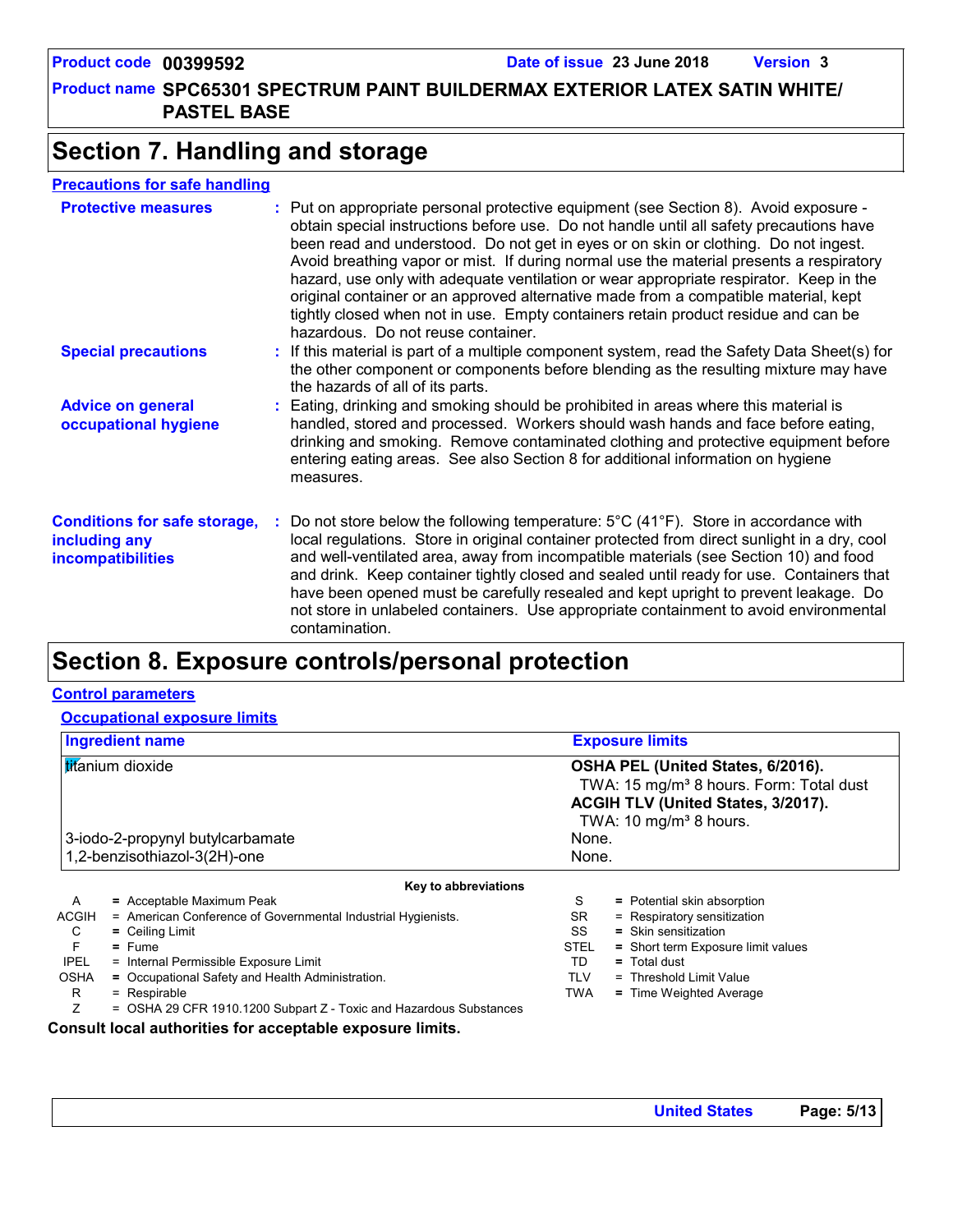#### **Product name SPC65301 SPECTRUM PAINT BUILDERMAX EXTERIOR LATEX SATIN WHITE/ PASTEL BASE**

### **Section 8. Exposure controls/personal protection**

| <b>Recommended monitoring</b><br>procedures          | ÷. | If this product contains ingredients with exposure limits, personal, workplace<br>atmosphere or biological monitoring may be required to determine the effectiveness of<br>the ventilation or other control measures and/or the necessity to use respiratory<br>protective equipment. Reference should be made to appropriate monitoring standards.<br>Reference to national guidance documents for methods for the determination of<br>hazardous substances will also be required.                                                                                                                                    |  |  |
|------------------------------------------------------|----|------------------------------------------------------------------------------------------------------------------------------------------------------------------------------------------------------------------------------------------------------------------------------------------------------------------------------------------------------------------------------------------------------------------------------------------------------------------------------------------------------------------------------------------------------------------------------------------------------------------------|--|--|
| <b>Appropriate engineering</b><br><b>controls</b>    |    | : If user operations generate dust, fumes, gas, vapor or mist, use process enclosures,<br>local exhaust ventilation or other engineering controls to keep worker exposure to<br>airborne contaminants below any recommended or statutory limits.                                                                                                                                                                                                                                                                                                                                                                       |  |  |
| <b>Environmental exposure</b><br>controls            |    | Emissions from ventilation or work process equipment should be checked to ensure<br>they comply with the requirements of environmental protection legislation. In some<br>cases, fume scrubbers, filters or engineering modifications to the process equipment<br>will be necessary to reduce emissions to acceptable levels.                                                                                                                                                                                                                                                                                          |  |  |
| <b>Individual protection measures</b>                |    |                                                                                                                                                                                                                                                                                                                                                                                                                                                                                                                                                                                                                        |  |  |
| <b>Hygiene measures</b>                              |    | Wash hands, forearms and face thoroughly after handling chemical products, before<br>eating, smoking and using the lavatory and at the end of the working period.<br>Appropriate techniques should be used to remove potentially contaminated clothing.<br>Wash contaminated clothing before reusing. Ensure that eyewash stations and safety<br>showers are close to the workstation location.                                                                                                                                                                                                                        |  |  |
| <b>Eye/face protection</b><br><b>Skin protection</b> |    | Safety glasses with side shields.                                                                                                                                                                                                                                                                                                                                                                                                                                                                                                                                                                                      |  |  |
| <b>Hand protection</b>                               |    | : Chemical-resistant, impervious gloves complying with an approved standard should be<br>worn at all times when handling chemical products if a risk assessment indicates this is<br>necessary. Considering the parameters specified by the glove manufacturer, check<br>during use that the gloves are still retaining their protective properties. It should be<br>noted that the time to breakthrough for any glove material may be different for different<br>glove manufacturers. In the case of mixtures, consisting of several substances, the<br>protection time of the gloves cannot be accurately estimated. |  |  |
| <b>Gloves</b>                                        |    | For prolonged or repeated handling, use the following type of gloves:                                                                                                                                                                                                                                                                                                                                                                                                                                                                                                                                                  |  |  |
|                                                      |    | Recommended: Viton®                                                                                                                                                                                                                                                                                                                                                                                                                                                                                                                                                                                                    |  |  |
| <b>Body protection</b>                               |    | : Personal protective equipment for the body should be selected based on the task being<br>performed and the risks involved and should be approved by a specialist before<br>handling this product.                                                                                                                                                                                                                                                                                                                                                                                                                    |  |  |
| <b>Other skin protection</b>                         |    | Appropriate footwear and any additional skin protection measures should be selected<br>based on the task being performed and the risks involved and should be approved by a<br>specialist before handling this product.                                                                                                                                                                                                                                                                                                                                                                                                |  |  |
| <b>Respiratory protection</b>                        |    | Respirator selection must be based on known or anticipated exposure levels, the<br>hazards of the product and the safe working limits of the selected respirator. If workers<br>are exposed to concentrations above the exposure limit, they must use appropriate,<br>certified respirators. Use a properly fitted, air-purifying or air-fed respirator complying<br>with an approved standard if a risk assessment indicates this is necessary.                                                                                                                                                                       |  |  |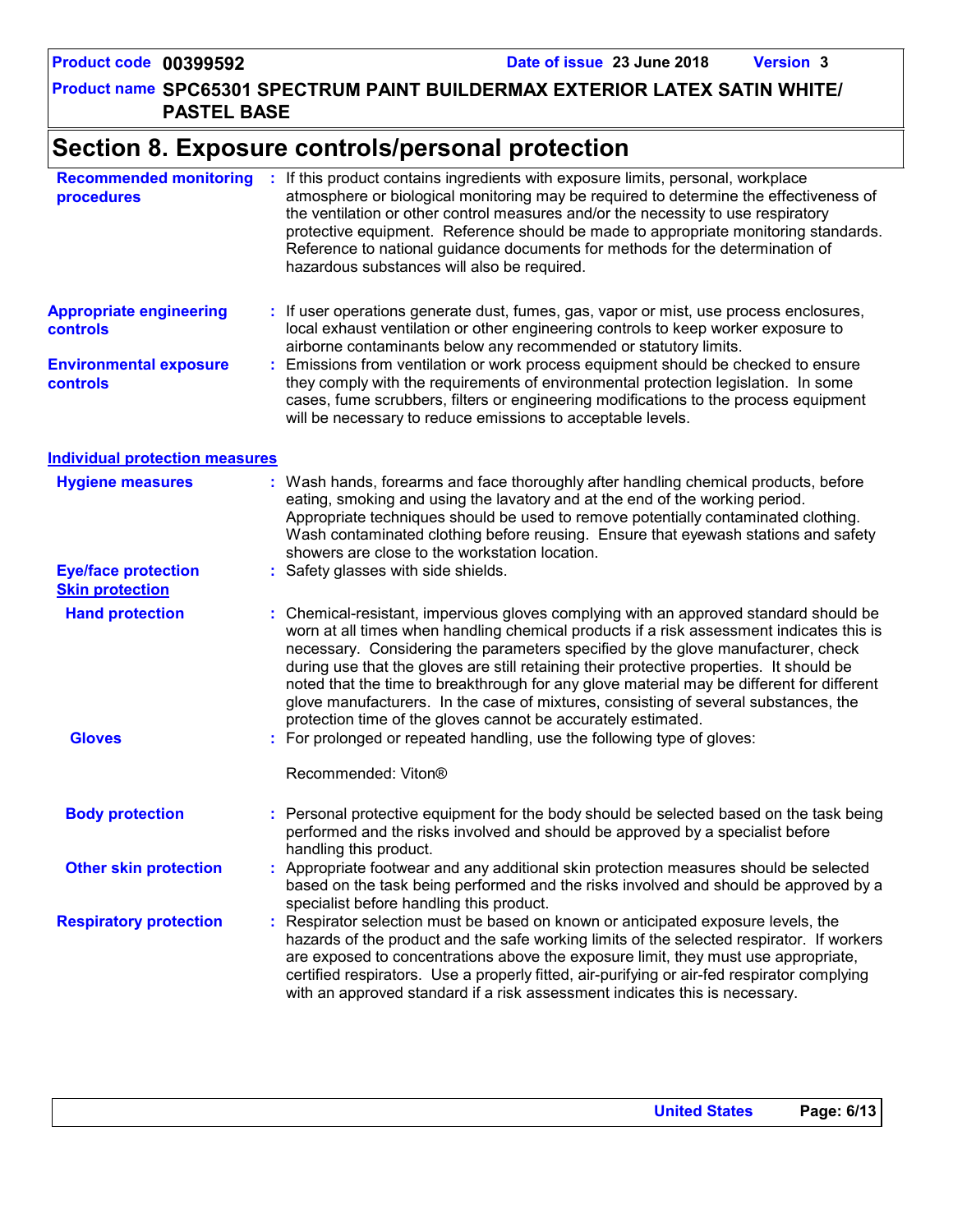### **Section 9. Physical and chemical properties**

| <b>Appearance</b>                                 |                                                                      |
|---------------------------------------------------|----------------------------------------------------------------------|
| <b>Physical state</b>                             | $:$ Liquid.                                                          |
| <b>Color</b>                                      | : Various                                                            |
| <b>Odor</b>                                       | Characteristic.                                                      |
| <b>Odor threshold</b>                             | : Not available.                                                     |
| рH                                                | : 9                                                                  |
| <b>Melting point</b>                              | : Not available.                                                     |
| <b>Boiling point</b>                              | : $100^{\circ}$ C (212 $^{\circ}$ F)                                 |
| <b>Flash point</b>                                | : Closed cup: Not applicable. [Product does not sustain combustion.] |
| <b>Auto-ignition temperature</b>                  | : Not available.                                                     |
| <b>Decomposition temperature</b>                  | : Not available.                                                     |
| <b>Flammability (solid, gas)</b>                  | : Not available.                                                     |
| Lower and upper explosive<br>(flammable) limits   | : Not available.                                                     |
| <b>Evaporation rate</b>                           | $\therefore$ 0.05 (butyl acetate = 1)                                |
| <b>Vapor pressure</b>                             | : 3.3 kPa (25 mm Hg) [room temperature]                              |
| <b>Vapor density</b>                              | : Not available.                                                     |
| <b>Relative density</b>                           | : 1.22                                                               |
| Density (Ibs / gal)                               | : 10.18                                                              |
| <b>Solubility</b>                                 | : Partially soluble in the following materials: cold water.          |
| <b>Partition coefficient: n-</b><br>octanol/water | : Not available.                                                     |
| <b>Viscosity</b>                                  | : Kinematic (40°C (104°F)): >0.21 cm <sup>2</sup> /s (>21 cSt)       |
| <b>Volatility</b>                                 | : 63% ( $v/v$ ), 51.344% ( $w/w$ )                                   |
| % Solid. (w/w)                                    | : 48.656                                                             |

## **Section 10. Stability and reactivity**

| <b>Reactivity</b>                            | : No specific test data related to reactivity available for this product or its ingredients.                                                  |
|----------------------------------------------|-----------------------------------------------------------------------------------------------------------------------------------------------|
| <b>Chemical stability</b>                    | : The product is stable.                                                                                                                      |
| <b>Possibility of hazardous</b><br>reactions | : Under normal conditions of storage and use, hazardous reactions will not occur.                                                             |
| <b>Conditions to avoid</b>                   | : When exposed to high temperatures may produce hazardous decomposition products.<br>Refer to protective measures listed in sections 7 and 8. |
| Incompatible materials                       | : Keep away from the following materials to prevent strong exothermic reactions:<br>oxidizing agents, strong alkalis, strong acids.           |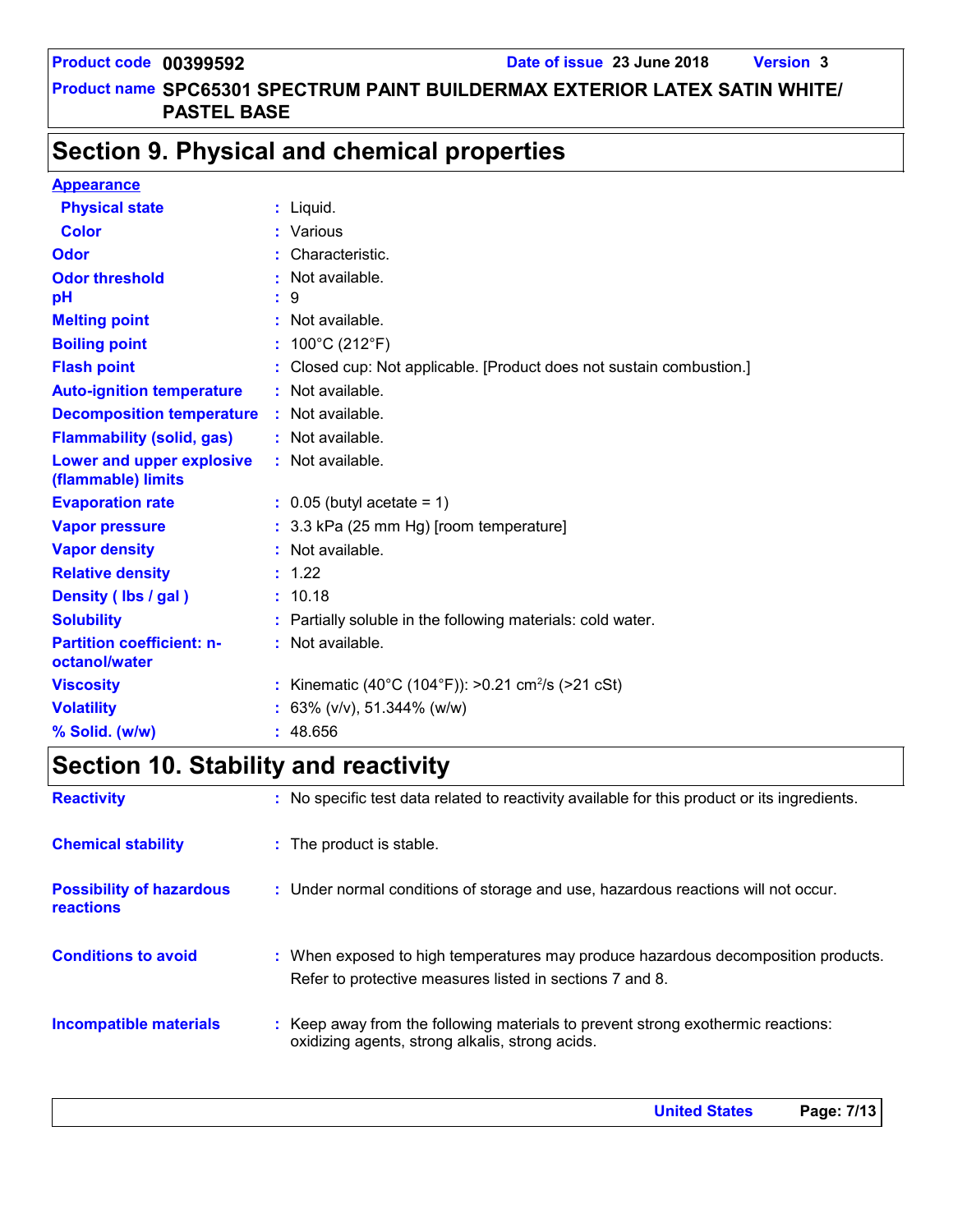### **Product name SPC65301 SPECTRUM PAINT BUILDERMAX EXTERIOR LATEX SATIN WHITE/ PASTEL BASE**

### **Section 10. Stability and reactivity**

**Hazardous decomposition products**

**:** Decomposition products may include the following materials: carbon monoxide, carbon dioxide, smoke, oxides of nitrogen.

### **Section 11. Toxicological information**

#### **Information on toxicological effects**

#### **Acute toxicity**

| <b>Product/ingredient name</b>       | <b>Result</b>                                                      |                                                    | <b>Species</b>       | <b>Dose</b>                                | <b>Exposure</b> |  |
|--------------------------------------|--------------------------------------------------------------------|----------------------------------------------------|----------------------|--------------------------------------------|-----------------|--|
| titanium dioxide                     | <b>LC50 Inhalation Dusts and mists</b><br>LD50 Dermal<br>LD50 Oral |                                                    | Rat<br>Rabbit<br>Rat | $>6.82$ mg/l<br>>5000 mg/kg<br>>5000 mg/kg | 4 hours         |  |
| 3-iodo-2-propynyl<br>butylcarbamate  | LD50 Dermal                                                        |                                                    | Rabbit               | $>2$ g/kg                                  |                 |  |
| 1,2-benzisothiazol-3(2H)-one         | LD50 Oral<br><b>LC50 Inhalation Dusts and mists</b><br>LD50 Oral   |                                                    | Rat<br>Rat<br>Rat    | 1470 mg/kg<br>$0.4$ mg/l<br>1020 mg/kg     | 4 hours         |  |
| <b>Conclusion/Summary</b>            | : There are no data available on the mixture itself.               |                                                    |                      |                                            |                 |  |
| <b>Irritation/Corrosion</b>          |                                                                    |                                                    |                      |                                            |                 |  |
| <b>Conclusion/Summary</b>            |                                                                    |                                                    |                      |                                            |                 |  |
| <b>Skin</b>                          | There are no data available on the mixture itself.                 |                                                    |                      |                                            |                 |  |
| <b>Eyes</b>                          |                                                                    | There are no data available on the mixture itself. |                      |                                            |                 |  |
| <b>Respiratory</b>                   | $:$ There are no data available on the mixture itself.             |                                                    |                      |                                            |                 |  |
| <b>Sensitization</b>                 |                                                                    |                                                    |                      |                                            |                 |  |
| <b>Product/ingredient name</b>       | <b>Route of</b><br>exposure                                        | <b>Species</b>                                     |                      | <b>Result</b>                              |                 |  |
| $\sqrt{2}$ -benzisothiazol-3(2H)-one | skin                                                               | Guinea pig                                         |                      | Sensitizing                                |                 |  |
| <b>Conclusion/Summary</b>            |                                                                    |                                                    |                      |                                            |                 |  |
| <b>Skin</b>                          | There are no data available on the mixture itself.                 |                                                    |                      |                                            |                 |  |
| <b>Respiratory</b>                   | There are no data available on the mixture itself.                 |                                                    |                      |                                            |                 |  |
| <b>Mutagenicity</b>                  |                                                                    |                                                    |                      |                                            |                 |  |
| <b>Conclusion/Summary</b>            | There are no data available on the mixture itself.                 |                                                    |                      |                                            |                 |  |
| <b>Carcinogenicity</b>               |                                                                    |                                                    |                      |                                            |                 |  |

#### **Conclusion/Summary :** : There are no data available on the mixture itself.

#### **Classification**

| <b>Product/ingredient name OSHA</b> | <b>IARC</b> | <b>NTP</b> |
|-------------------------------------|-------------|------------|
| titanium dioxide                    | ΩE          |            |

**Carcinogen Classification code:**

**IARC: 1, 2A, 2B, 3, 4 NTP: Known to be a human carcinogen; Reasonably anticipated to be a human carcinogen OSHA: + Not listed/not regulated: -**

#### **Reproductive toxicity**

**United States Page: 8/13**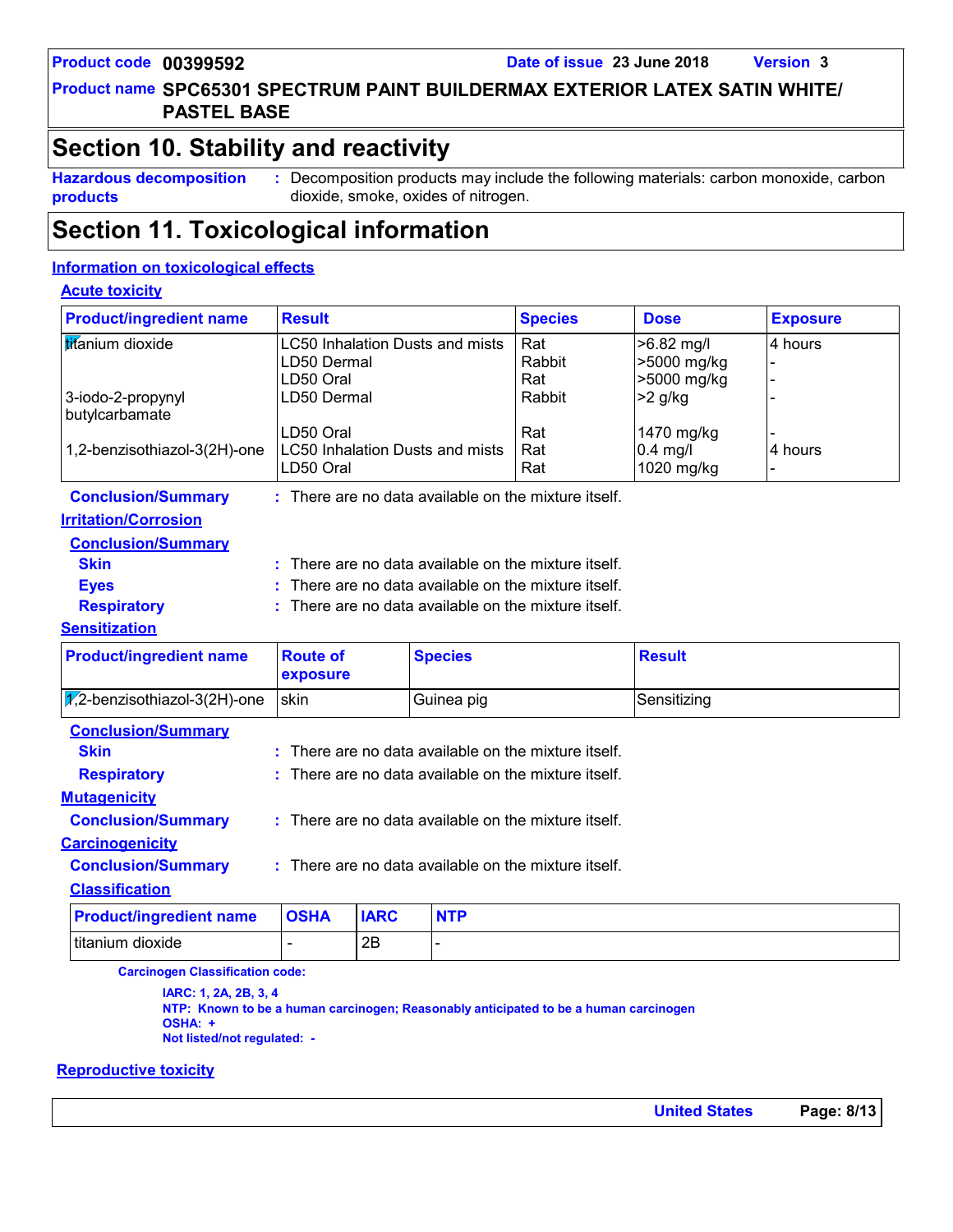#### **Product name SPC65301 SPECTRUM PAINT BUILDERMAX EXTERIOR LATEX SATIN WHITE/ PASTEL BASE**

### **Section 11. Toxicological information**

**Conclusion/Summary :** There are no data available on the mixture itself.

#### **Teratogenicity**

**Conclusion/Summary :** : There are no data available on the mixture itself.

**Specific target organ toxicity (single exposure)**

Not available.

#### **Specific target organ toxicity (repeated exposure)**

| <b>Name</b>                                                                                                                                    | tegory     |
|------------------------------------------------------------------------------------------------------------------------------------------------|------------|
| 3-iodo-2-propynyl butylcarbamate                                                                                                               | ∵ategory ت |
| the contract of the contract of the contract of<br>the contract of the contract of the contract of the contract of the contract of<br>________ |            |

**Target organs :** Contains material which may cause damage to the following organs: upper respiratory tract.

#### **Aspiration hazard**

Not available.

#### **Information on the likely routes of exposure**

#### **Potential acute health effects**

| <b>Eye contact</b>                                            | : No known significant effects or critical hazards.                                                                                                                                                                                                                                                                                                                                                                                                                                                                                                                                                                                                                                                                                                                                                                                                                                                                                                                                                                                                                                                 |
|---------------------------------------------------------------|-----------------------------------------------------------------------------------------------------------------------------------------------------------------------------------------------------------------------------------------------------------------------------------------------------------------------------------------------------------------------------------------------------------------------------------------------------------------------------------------------------------------------------------------------------------------------------------------------------------------------------------------------------------------------------------------------------------------------------------------------------------------------------------------------------------------------------------------------------------------------------------------------------------------------------------------------------------------------------------------------------------------------------------------------------------------------------------------------------|
| <b>Inhalation</b>                                             | : No known significant effects or critical hazards.                                                                                                                                                                                                                                                                                                                                                                                                                                                                                                                                                                                                                                                                                                                                                                                                                                                                                                                                                                                                                                                 |
| <b>Skin contact</b>                                           | : No known significant effects or critical hazards.                                                                                                                                                                                                                                                                                                                                                                                                                                                                                                                                                                                                                                                                                                                                                                                                                                                                                                                                                                                                                                                 |
| <b>Ingestion</b>                                              | : No known significant effects or critical hazards.                                                                                                                                                                                                                                                                                                                                                                                                                                                                                                                                                                                                                                                                                                                                                                                                                                                                                                                                                                                                                                                 |
| <b>Over-exposure signs/symptoms</b>                           |                                                                                                                                                                                                                                                                                                                                                                                                                                                                                                                                                                                                                                                                                                                                                                                                                                                                                                                                                                                                                                                                                                     |
| <b>Eye contact</b>                                            | : No specific data.                                                                                                                                                                                                                                                                                                                                                                                                                                                                                                                                                                                                                                                                                                                                                                                                                                                                                                                                                                                                                                                                                 |
| <b>Inhalation</b>                                             | : No specific data.                                                                                                                                                                                                                                                                                                                                                                                                                                                                                                                                                                                                                                                                                                                                                                                                                                                                                                                                                                                                                                                                                 |
| <b>Skin contact</b>                                           | : No specific data.                                                                                                                                                                                                                                                                                                                                                                                                                                                                                                                                                                                                                                                                                                                                                                                                                                                                                                                                                                                                                                                                                 |
| <b>Ingestion</b>                                              | : No specific data.                                                                                                                                                                                                                                                                                                                                                                                                                                                                                                                                                                                                                                                                                                                                                                                                                                                                                                                                                                                                                                                                                 |
|                                                               | Delayed and immediate effects and also chronic effects from short and long term exposure                                                                                                                                                                                                                                                                                                                                                                                                                                                                                                                                                                                                                                                                                                                                                                                                                                                                                                                                                                                                            |
| <b>Conclusion/Summary</b>                                     | : There are no data available on the mixture itself. This product contains TiO2 which has<br>been classified as a GHS Carcinogen Category 2 based on its IARC 2B classification.<br>For many PPG products, TiO2 is utilized as a raw material in a liquid coating formulation.<br>In this case, the TiO2 particles are bound in a matrix with no meaningful potential for<br>human exposure to unbound particles of TiO2 when the product is applied with a brush<br>or roller. Sanding the coating surface or mist from spray applications may be harmful<br>depending on the duration and level of exposure and require the use of appropriate<br>personal protective equipment and/or engineering controls (see Section 8). If splashed<br>in the eyes, the liquid may cause irritation and reversible damage. Ingestion may cause<br>nausea, diarrhea and vomiting. This takes into account, where known, delayed and<br>immediate effects and also chronic effects of components from short-term and long-<br>term exposure by oral, inhalation and dermal routes of exposure and eye contact. |
| <b>Short term exposure</b><br><b>Potential immediate</b>      | $:$ There are no data available on the mixture itself.                                                                                                                                                                                                                                                                                                                                                                                                                                                                                                                                                                                                                                                                                                                                                                                                                                                                                                                                                                                                                                              |
| effects                                                       |                                                                                                                                                                                                                                                                                                                                                                                                                                                                                                                                                                                                                                                                                                                                                                                                                                                                                                                                                                                                                                                                                                     |
| <b>Potential delayed effects</b><br><b>Long term exposure</b> | $:$ There are no data available on the mixture itself.                                                                                                                                                                                                                                                                                                                                                                                                                                                                                                                                                                                                                                                                                                                                                                                                                                                                                                                                                                                                                                              |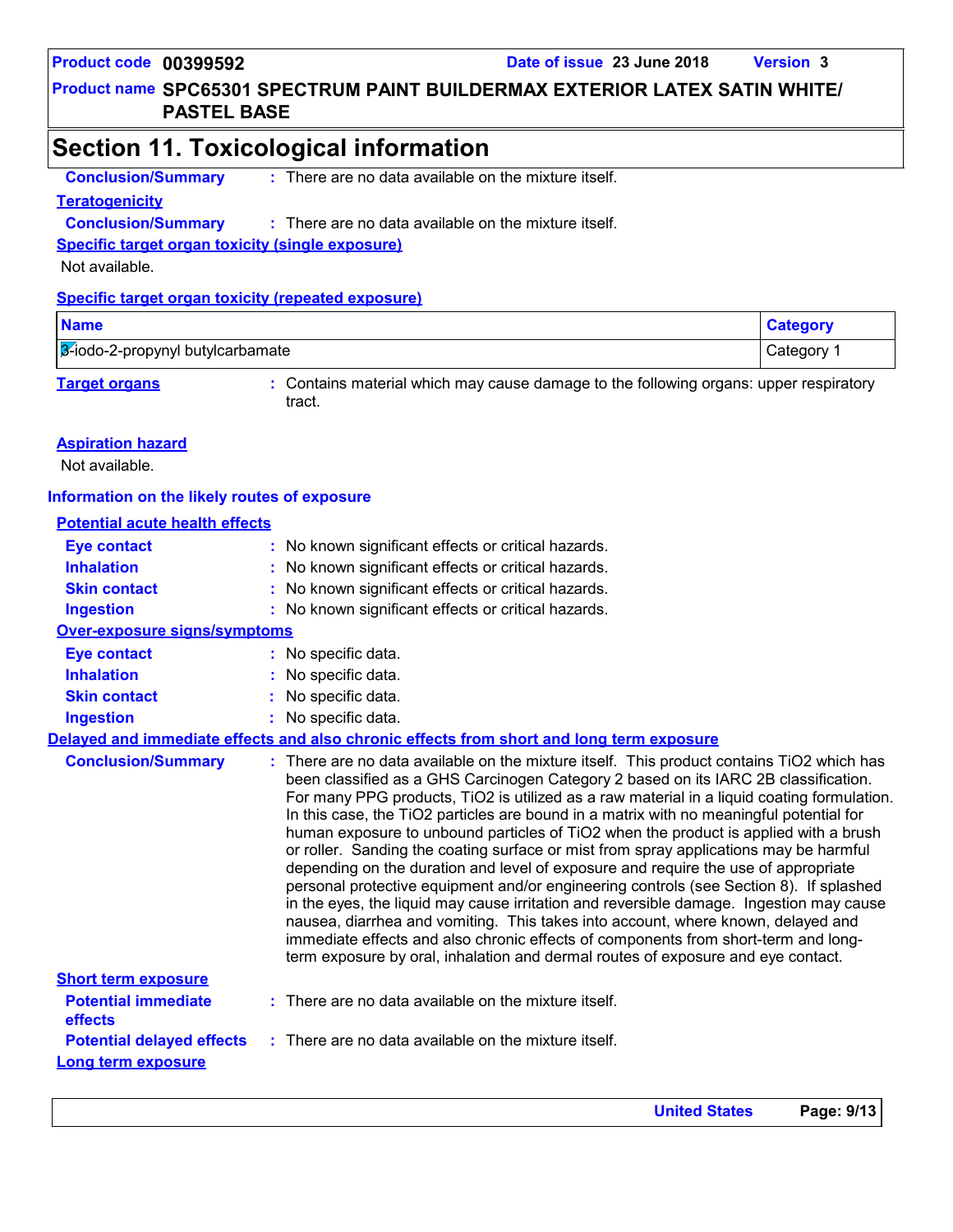## **Section 11. Toxicological information**

| <b>Potential immediate</b><br>effects   | $\pm$ There are no data available on the mixture itself.                                    |  |  |
|-----------------------------------------|---------------------------------------------------------------------------------------------|--|--|
| <b>Potential delayed effects</b>        | : There are no data available on the mixture itself.                                        |  |  |
| <b>Potential chronic health effects</b> |                                                                                             |  |  |
| <b>General</b>                          | : No known significant effects or critical hazards.                                         |  |  |
| <b>Carcinogenicity</b>                  | : Suspected of causing cancer. Risk of cancer depends on duration and level of<br>exposure. |  |  |
| <b>Mutagenicity</b>                     | : No known significant effects or critical hazards.                                         |  |  |
| <b>Teratogenicity</b>                   | : No known significant effects or critical hazards.                                         |  |  |
| <b>Developmental effects</b>            | : No known significant effects or critical hazards.                                         |  |  |
| <b>Fertility effects</b>                | : No known significant effects or critical hazards.                                         |  |  |
| <b>Numerical measures of toxicity</b>   |                                                                                             |  |  |
| <b>Acute toxicity estimates</b>         |                                                                                             |  |  |
| <b>Route</b>                            | <b>ATE value</b>                                                                            |  |  |
| Oral                                    | 145334.2 mg/kg                                                                              |  |  |

### **Section 12. Ecological information**

#### **Toxicity**

| <b>Product/ingredient name</b>                   | <b>Result</b>                                                                              | <b>Species</b>                           | <b>Exposure</b>                  |
|--------------------------------------------------|--------------------------------------------------------------------------------------------|------------------------------------------|----------------------------------|
| titanium dioxide<br>1,2-benzisothiazol-3(2H)-one | Acute LC50 >100 mg/l Fresh water<br>$\vert$ Acute EC50 0.11 mg/l<br>Chronic NOEC 0.09 mg/l | Daphnia - Daphnia magna<br>Algae<br>Fish | 148 hours<br>72 hours<br>28 days |

#### **Persistence and degradability**

| <b>Product/ingredient name</b>                   | <b>Aquatic half-life</b> | <b>Photolysis</b> | Biodegradability |
|--------------------------------------------------|--------------------------|-------------------|------------------|
| $\sqrt{7}$ ,2-benzisothiazol-3(2H)-one $\vert$ - |                          |                   | Readily          |

#### **Bioaccumulative potential**

| <b>Product/ingredient name</b>             | <b>LogP</b> <sub>ow</sub> | BCF | <b>Potential</b> |
|--------------------------------------------|---------------------------|-----|------------------|
| $\sqrt{V}$ ,2-benzisothiazol-3(2H)-one 0.7 |                           |     | low              |

**Mobility in soil**

**Soil/water partition coefficient (K**<sub>oc</sub>)

**:** Not available.

**United States Page: 10/13**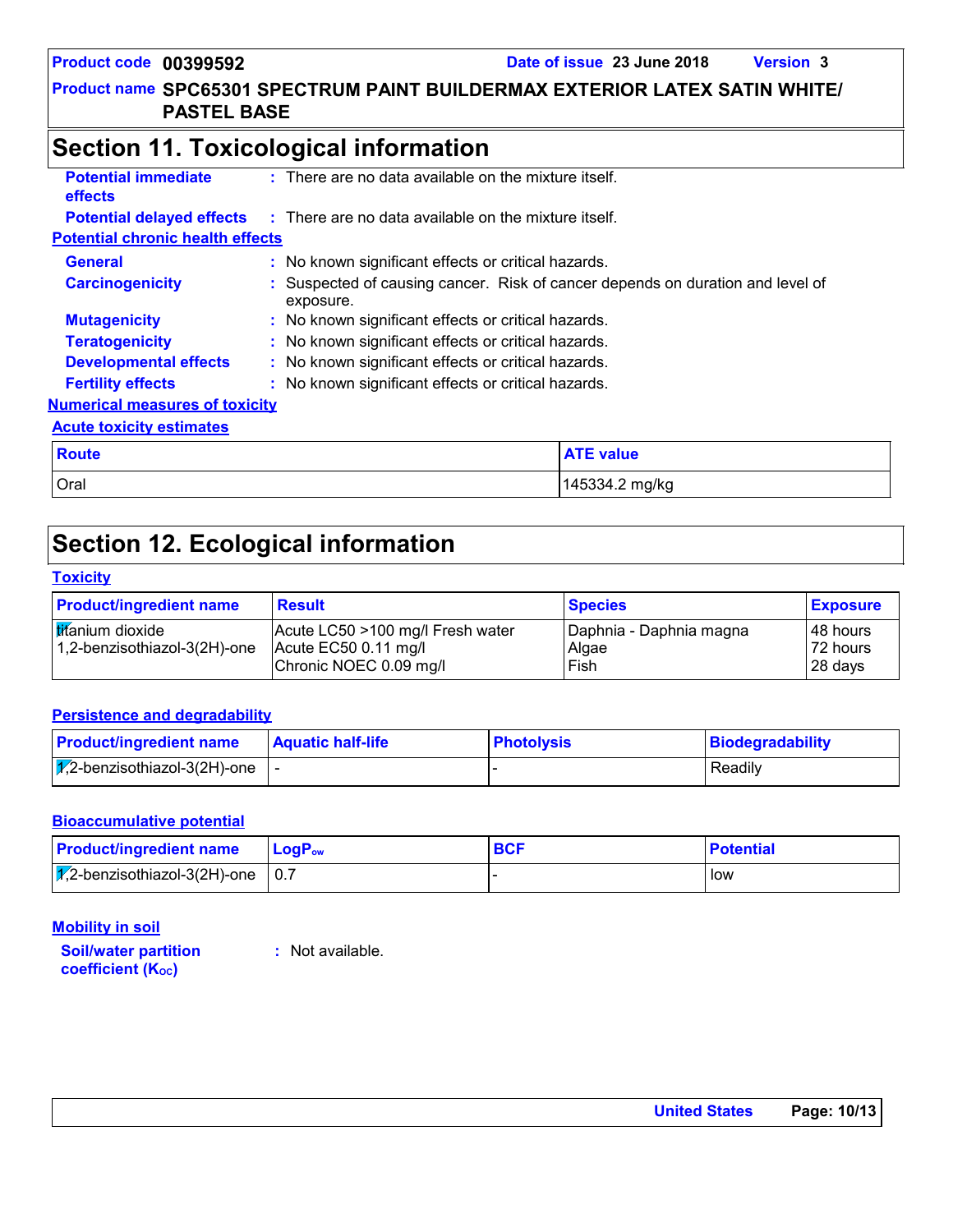**Product name SPC65301 SPECTRUM PAINT BUILDERMAX EXTERIOR LATEX SATIN WHITE/ PASTEL BASE**

### **Section 13. Disposal considerations**

The generation of waste should be avoided or minimized wherever possible. Disposal of this product, solutions and any by-products should at all times comply with the requirements of environmental protection and waste disposal legislation and any regional local authority requirements. Dispose of surplus and non-recyclable products via a licensed waste disposal contractor. Waste should not be disposed of untreated to the sewer unless fully compliant with the requirements of all authorities with jurisdiction. Waste packaging should be recycled. Incineration or landfill should only be considered when recycling is not feasible. This material and its container must be disposed of in a safe way. Care should be taken when handling emptied containers that have not been cleaned or rinsed out. Empty containers or liners may retain some product residues. Avoid dispersal of spilled material and runoff and contact with soil, waterways, drains and sewers. **Disposal methods :**

**Disposal should be in accordance with applicable regional, national and local laws and regulations.**

**Refer to Section 7: HANDLING AND STORAGE and Section 8: EXPOSURE CONTROLS/PERSONAL PROTECTION for additional handling information and protection of employees. Section 6. Accidental release measures**

### **14. Transport information**

|                                                       | <b>DOT</b>               | <b>IMDG</b>     | <b>IATA</b>     |
|-------------------------------------------------------|--------------------------|-----------------|-----------------|
| <b>UN number</b>                                      | Not regulated.           | Not regulated.  | Not regulated.  |
| <b>UN proper shipping</b><br>name                     | $\overline{\phantom{a}}$ |                 |                 |
| <b>Transport hazard class  -</b><br>(e <sub>s</sub> ) |                          |                 |                 |
| <b>Packing group</b>                                  |                          |                 |                 |
| <b>Environmental hazards No.</b>                      |                          | No.             | No.             |
| <b>Marine pollutant</b><br><b>substances</b>          | Not applicable.          | Not applicable. | Not applicable. |

#### **Additional information**

- None identified. **: DOT**
- None identified. **: IMDG**
- **IATA :** None identified.

**Special precautions for user Transport within user's premises:** always transport in closed containers that are **:** upright and secure. Ensure that persons transporting the product know what to do in the event of an accident or spillage.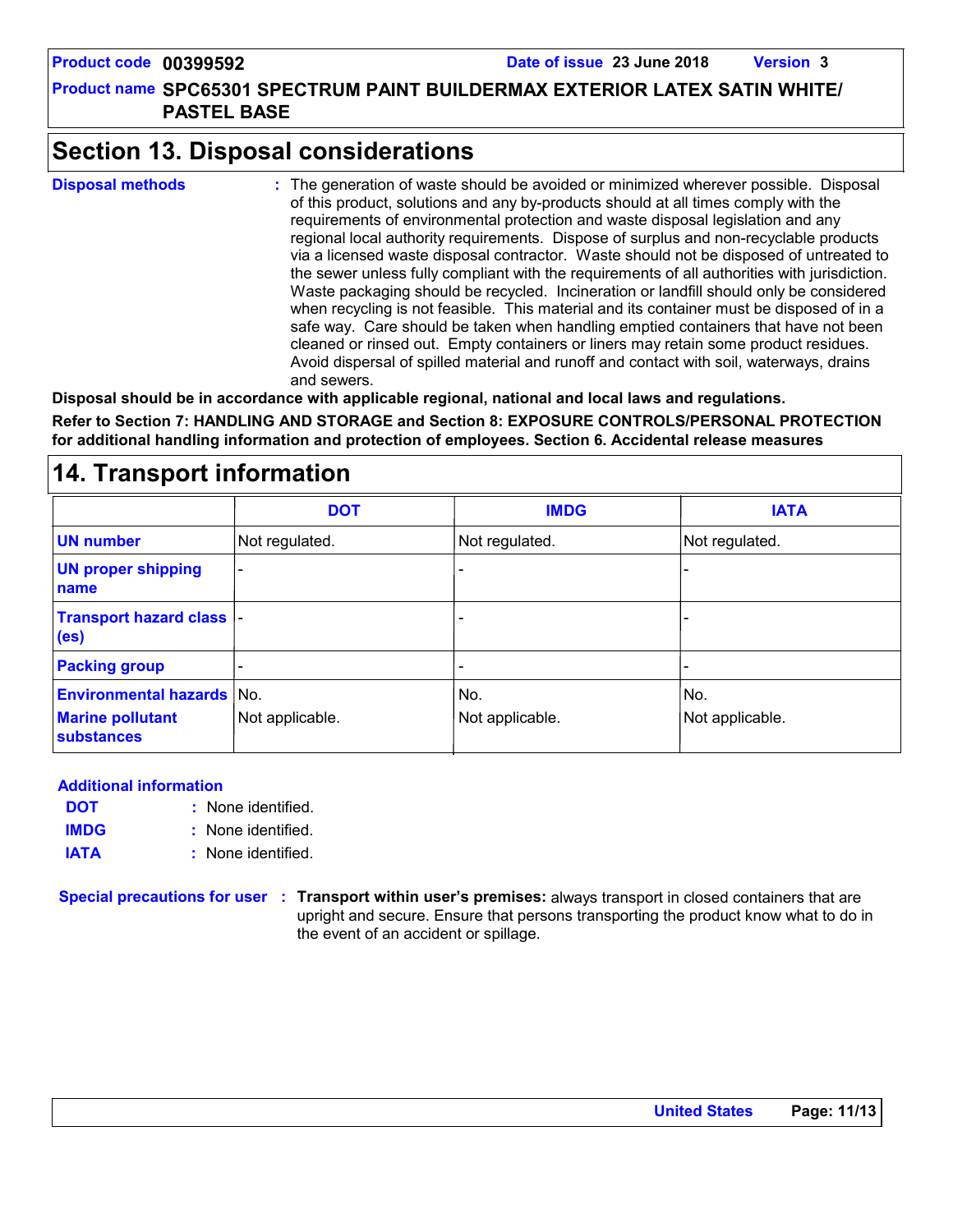|                                                                                                           | <b>United States inventory (TSCA 8b)</b> : All components are listed or exempted. |                                |                                                                                                                                                                                                                                                                                                                 |        |           |
|-----------------------------------------------------------------------------------------------------------|-----------------------------------------------------------------------------------|--------------------------------|-----------------------------------------------------------------------------------------------------------------------------------------------------------------------------------------------------------------------------------------------------------------------------------------------------------------|--------|-----------|
| United States - TSCA 5(a)2 - Proposed significant new use rules:<br>5-chloro-2-methyl-2H-isothiazol-3-one |                                                                                   |                                |                                                                                                                                                                                                                                                                                                                 | Listed | P-96-1251 |
|                                                                                                           | <b>SARA 302/304</b>                                                               |                                |                                                                                                                                                                                                                                                                                                                 |        |           |
|                                                                                                           | <b>SARA 304 RQ</b>                                                                | : Not applicable.              |                                                                                                                                                                                                                                                                                                                 |        |           |
|                                                                                                           | <b>Composition/information on ingredients</b>                                     |                                |                                                                                                                                                                                                                                                                                                                 |        |           |
|                                                                                                           | No products were found.                                                           |                                |                                                                                                                                                                                                                                                                                                                 |        |           |
|                                                                                                           |                                                                                   |                                |                                                                                                                                                                                                                                                                                                                 |        |           |
|                                                                                                           | <b>SARA 311/312</b>                                                               |                                |                                                                                                                                                                                                                                                                                                                 |        |           |
|                                                                                                           | <b>Classification</b>                                                             | : CARCINOGENICITY - Category 2 |                                                                                                                                                                                                                                                                                                                 |        |           |
|                                                                                                           | <b>Composition/information on ingredients</b>                                     |                                |                                                                                                                                                                                                                                                                                                                 |        |           |
|                                                                                                           | <b>Name</b>                                                                       | $\frac{9}{6}$                  | <b>Classification</b>                                                                                                                                                                                                                                                                                           |        |           |
|                                                                                                           | <b>titanium</b> dioxide<br>3-iodo-2-propynyl<br>butylcarbamate                    | $≥10 - ≤20$<br>1.0             | CARCINOGENICITY - Category 2<br><b>COMBUSTIBLE DUSTS</b><br><b>ACUTE TOXICITY (oral) - Category 4</b><br><b>ACUTE TOXICITY (inhalation) - Category 2</b><br>SERIOUS EYE DAMAGE - Category 1<br>SKIN SENSITIZATION - Category 1B<br>SPECIFIC TARGET ORGAN TOXICITY (REPEATED<br>EXPOSURE) (trachea) - Category 1 |        |           |
|                                                                                                           | 1,2-benzisothiazol-3(2H)-one                                                      | < 0.10                         | <b>COMBUSTIBLE DUSTS</b><br><b>ACUTE TOXICITY (oral) - Category 4</b><br><b>ACUTE TOXICITY (inhalation) - Category 2</b>                                                                                                                                                                                        |        |           |

**Additional environmental information is contained on the Environmental Data Sheet for this product, which can be obtained from your PPG representative.**

SKIN IRRITATION - Category 2 SERIOUS EYE DAMAGE - Category 1 SKIN SENSITIZATION - Category 1A

### **Section 16. Other information**

**Hazardous Material Information System (U.S.A.)**

**Health** : 1 \* **Flammability** : 0 **Physical hazards** : 0 0

( \* ) - Chronic effects

**Caution: HMIS® ratings are based on a 0-4 rating scale, with 0 representing minimal hazards or risks, and 4 representing significant hazards or risks. Although HMIS® ratings and the associated label are not required on MSDSs or products leaving a facility under 29 CFR 1910.1200, the preparer may choose to provide them. HMIS® ratings are to be used with a fully implemented HMIS® program. HMIS® is a registered trademark and service mark of the American Coatings Association, Inc.**

**The customer is responsible for determining the PPE code for this material. For more information on HMIS® Personal Protective Equipment (PPE) codes, consult the HMIS® Implementation Manual.**

**National Fire Protection Association (U.S.A.)**

**Instability** : 0 **Health**: 1 **Flammability**: 0 **Instability**: 0

**Product name SPC65301 SPECTRUM PAINT BUILDERMAX EXTERIOR LATEX SATIN WHITE/** 

**PASTEL BASE**

### **Section 15. Regulatory information**

#### **United States**